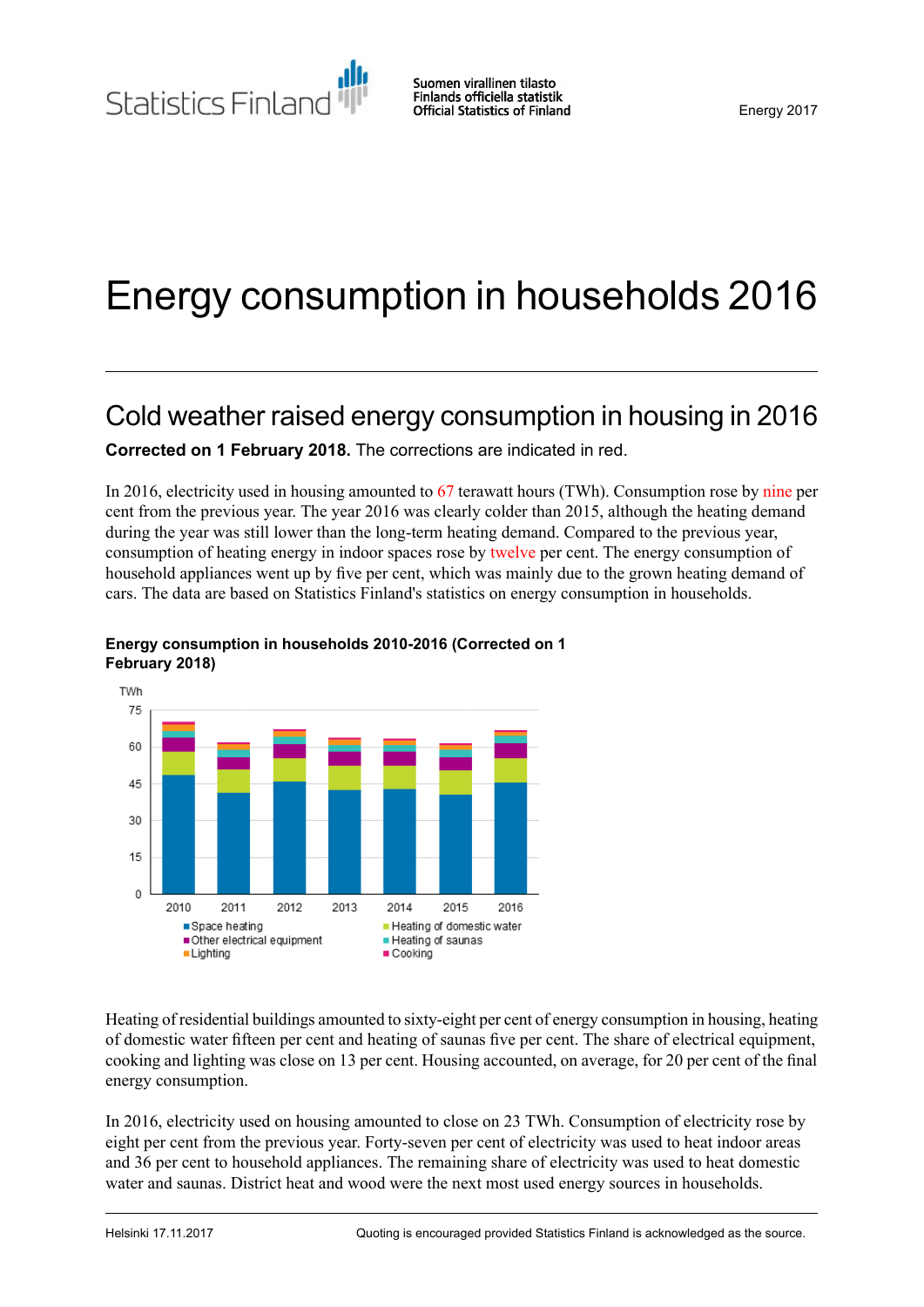Heating of residential buildings consumed 46 TWh of energy in 2016. Consumption rose by twelve per cent from the previous year. The most common sources of energy for heating indoor spaces were district heat, wood and electricity, the share of which was 85 per cent of the energy consumption for heating indoor spaces. The next most common energy source was heat pump energy. The use of heat pumps for heating has grown significantly from the start of the millennium. This is visible in the statistics as growth in both heat pump energy and electricity use. Heat pump energy refers to the energy extracted with heat pumps from the environment. The electricity use of heat pumps is included in electricity consumption of heating in the statistics on energy consumption in households. Heat pumps decrease the use of heating electricity when they replace conventional electric heating. In newbuilding and when replacing fuel oil, for example, electricity use grows. The cooling use of air heat pumps is currently included only in electricity consumption.

In addition to the area to be heated and the energy efficiency of the building stock, the need for heating energy is also affected by the outdoor temperature. Its changes are monitored with heating degree days. In the long-term comparison, the year 2016 was still warm, although it was clearly colder than the record-warm year 2015. However, consumption rose less than the number of heating degree days despite the fact that the area to be heated continues to grow by around one per cent per year. This indicates an improvement of energy efficiency.

Around three TWh of energy was used for heating saunas in 2016. Nearly two-thirds of energy were wood and good one-third electricity. The energy consumption of heating domestic water was 10 TWh.

The energy consumption of household appliances, that is, cooking, lighting and other electrical equipment, was good eight TWh in 2016. Appliances accounted for around 12 per cent of the entire housing energy. One per cent of this was used on cooking, that is, using cookers and ovens, and two-and-a-half per cent on lighting. The remaining nine per cent was used in other electrical equipment. They include small appliances for cooking, refrigeration equipment, washing machines, tumble dryers, televisions and computers with their accessories, lifts, and car interior heating. The colder winter than in the previous year raised the consumption of electricity for equipment. This was mainly due to the grown heatind demand of cars.

With respect to the consumption of heating energy in indoor spaces, domestic water and saunas, the statistics on energy consumption in households are based on Statistics Finland's calculation model where various sources were utilised. Part of the data have been estimated as the interval between the surveys used as data sources has become longer.

The concepts of the statistics correspond to the divisions of the European Union's Regulation on energy statistics concerning energy use in households. Based on the division, heating of indoorspaces and domestic water, cooking, electrical equipment, and heating of saunas are reported separately.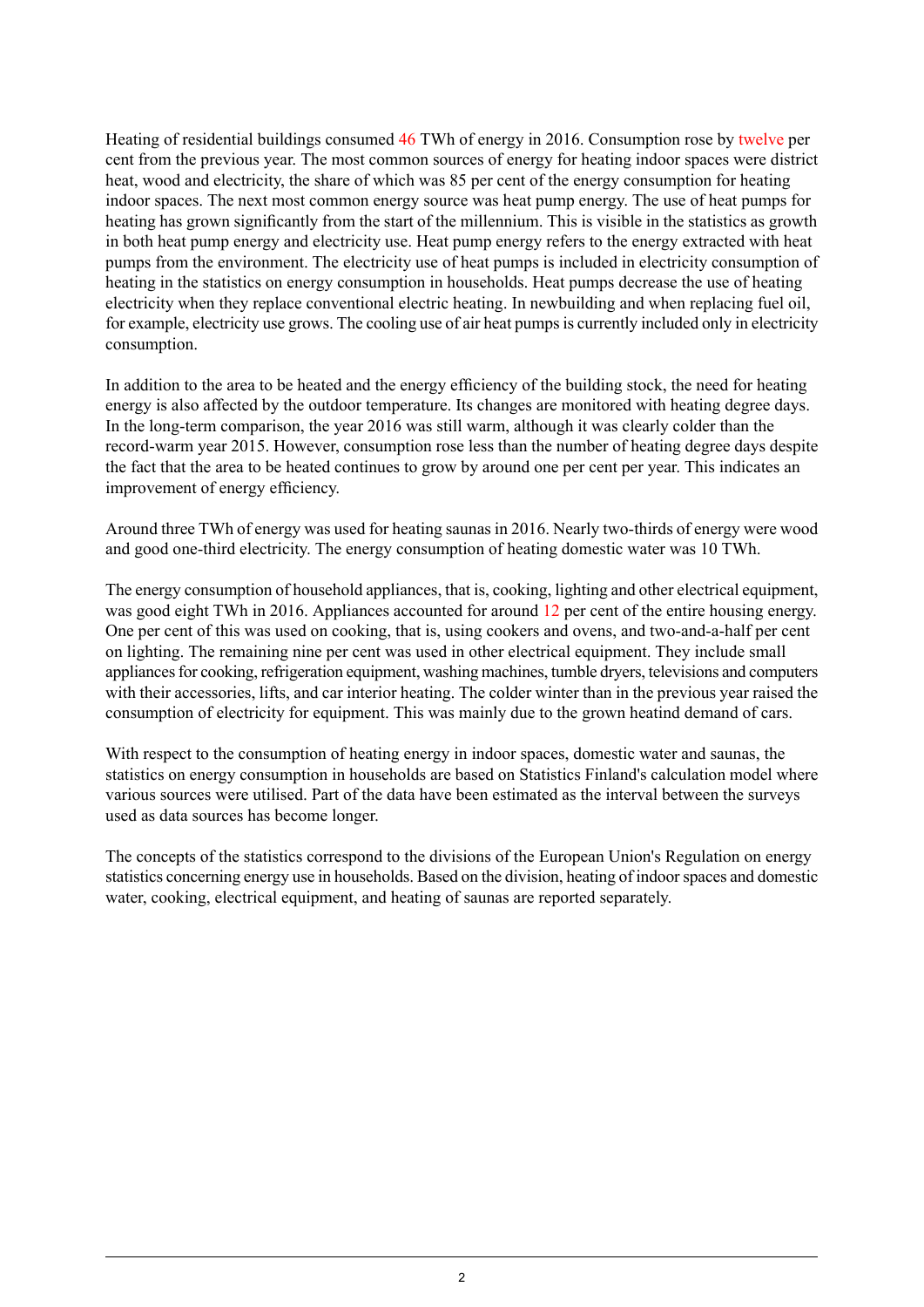# **Contents**

### **Tables**

### **Appendix tables**

| Appendix table 1. Energy consumption in households 2010-2016, GWh (Corrected on 1 February 2018) 4        |  |
|-----------------------------------------------------------------------------------------------------------|--|
| Appendix table 2. Energy consumption in households by energy source in 2016, GWh (Corrected on 1 February |  |

## Figures

### **Appendix figures**

| Appendix figure 1. Energy consumption in households by energy source in 2016 (Corrected on 1 February 2018).5 |  |  |  |  |
|---------------------------------------------------------------------------------------------------------------|--|--|--|--|
| Appendix figure 2. Energy consumption in households by use in 2016 (Corrected on 1 February 2018)5            |  |  |  |  |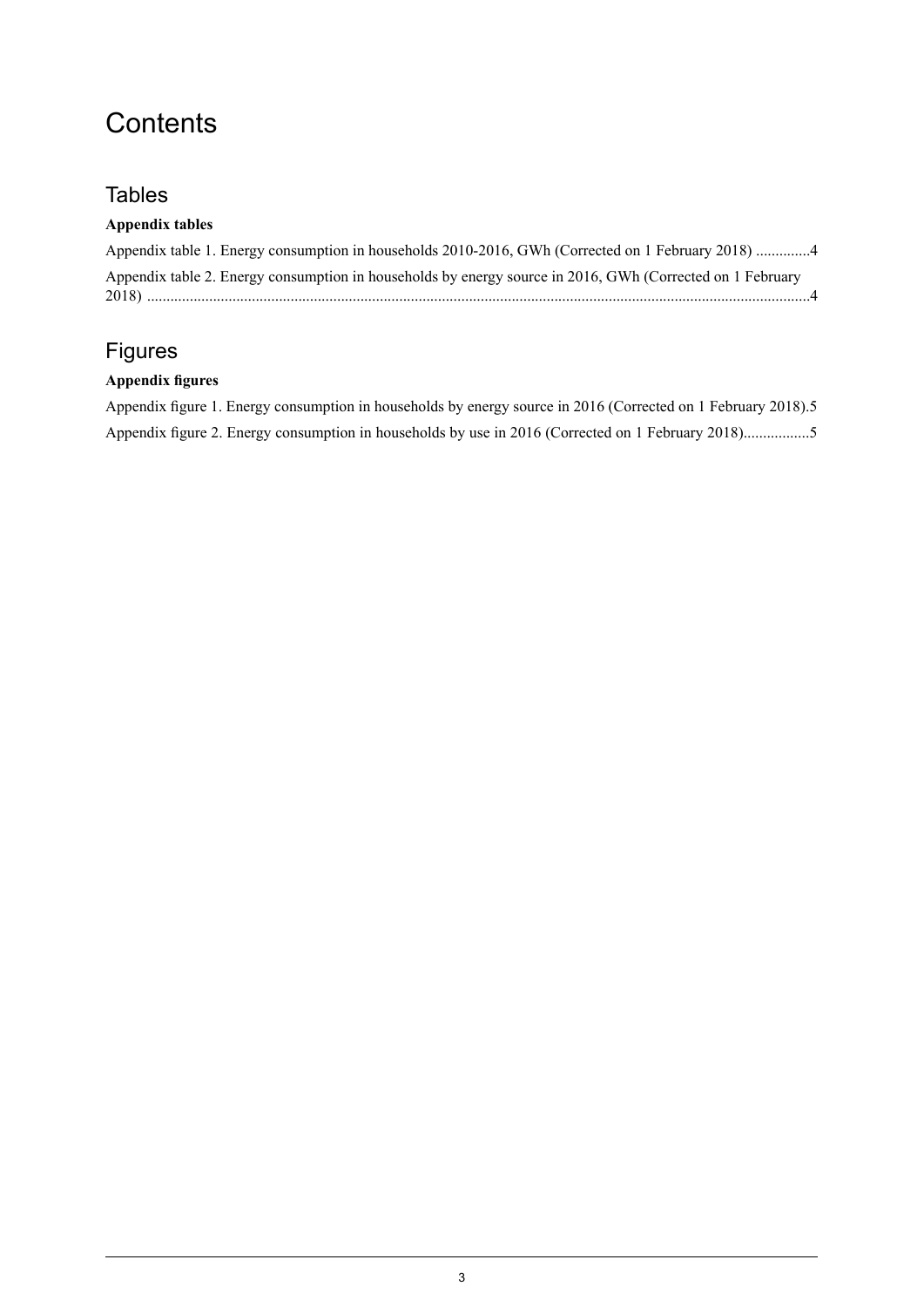# Appendix tables

#### <span id="page-3-0"></span>**Appendix table 1. Energy consumption in households 2010-2016, GWh (Corrected on 1 February 2018)**

| <b>Corrected on 2 February 2018.</b> The corrections are indicated in red. |         |         |         |         |        |         |         |  |
|----------------------------------------------------------------------------|---------|---------|---------|---------|--------|---------|---------|--|
|                                                                            | 2010    | 2011    | 2012    | 2013    | 2014   | 2015    | 2016    |  |
| Heating of spaces                                                          | 48765   | 41419   | 45 928  | 42 739  | 42831  | 40 804  | 45 692  |  |
| Residential buildings proper, total                                        | 46 365  | 39 339  | 43 663  | 40 643  | 40 690 | 38 760  | 43 252  |  |
| - Detached houses                                                          | 29 101  | 25 091  | 27 641  | 25 595  | 25 967 | 24 507  | 27 373  |  |
| - Terraced houses                                                          | 4462    | 3767    | 4 2 1 5 | 3972    | 3925   | 3816    | 4 208   |  |
| - Blocks of flats                                                          | 12 802  | 10481   | 11 807  | 11 076  | 10798  | 10 437  | 11 671  |  |
| Free-time residential buildings                                            | 2 3 9 9 | 2 0 8 0 | 2 2 6 5 | 2097    | 2 140  | 2 0 4 4 | 2440    |  |
| Household appliances <sup>1)</sup>                                         | 9092    | 8 3 2 0 | 8856    | 8 3 9 5 | 8099   | 7886    | 8 2 9 5 |  |
| - Lighting                                                                 | 2702    | 2482    | 2 3 4 9 | 2 1 1 5 | 1919   | 1876    | 1770    |  |
| - Cooking                                                                  | 826     | 799     | 714     | 697     | 689    | 680     | 681     |  |
| - Other electrical equipment                                               | 5 564   | 5 0 3 9 | 5793    | 5 5 8 3 | 5491   | 5 3 3 0 | 5844    |  |
| Heating of saunas                                                          | 2880    | 2871    | 2894    | 2 9 0 2 | 2924   | 2920    | 3 0 4 9 |  |
| Heating of domestic water                                                  | 9 522   | 9 5 8 4 | 9658    | 9727    | 9789   | 9850    | 9961    |  |
| Housing, total                                                             | 70 259  | 62 194  | 67 336  | 63763   | 63 643 | 61 460  | 66 997  |  |

**Corrected on 2 February 2018.** The corrections are indicated in red.

<span id="page-3-1"></span>1) Apart from electricity consumption, consumption of household appliances includes use of natural gas and liquid gas in cooking. Electricity consumption also covers solar power produced by households.

#### **Appendix table 2. Energy consumption in households by energy source in 2016, GWh (Corrected on 1 February 2018)**

| Corrected on 2 February 2018. The corrections are indicated in red. |                        |                        |                |                             |                   |                                    |                                  |                         |                                 |               |
|---------------------------------------------------------------------|------------------------|------------------------|----------------|-----------------------------|-------------------|------------------------------------|----------------------------------|-------------------------|---------------------------------|---------------|
|                                                                     | <b>Wood</b>            |                        |                | Peat Coal Heavy<br>fuel oil | Light fuel<br>oil | <b>Natural</b><br>gas <sup>1</sup> | <b>Ambient</b><br>energy $^{2)}$ | <b>District</b><br>heat | Electricity <sup>3)</sup> Total |               |
| Housing, total                                                      | 15 123                 | 44                     | 2              | 71                          | 3801              | 407                                | 5441                             | 19 5 94                 |                                 | 22 514 66 997 |
| Heating of spaces                                                   | 12837                  | 29                     | 2              | 52                          | 3 104             | 244                                | 4592                             | 14 293                  |                                 | 10 539 45 692 |
| Residential buildings<br>proper, total                              | 11 480                 | 29                     | 2              | 52                          | 3 0 6 1           | 243                                | 4421                             | 14 290                  |                                 | 9 674 43 252  |
| - Detached houses                                                   | 11 299                 | 25                     | $\overline{2}$ |                             | 2529              | 66                                 | 3897                             | 1 907                   |                                 | 7 648 27 373  |
| - Terraced houses                                                   | 135                    | 1                      | $\ddotsc$      | ٠.                          | 117               | 55                                 | 469                              | 2 2 6 5                 | 1 1 6 6                         | 4 2 0 8       |
| - Blocks of flats                                                   | 46                     | 3                      | $\ddotsc$      | 52                          | 415               | 122                                | 55                               | 10 118                  | 860                             | 11 671        |
| Free-time residential<br>buildings                                  | 1 3 5 7                | 0                      | 0              |                             | 43                |                                    | 171                              | 3                       | 865                             | 2440          |
| Household appliances                                                | $\ddotsc$              |                        | $\ddotsc$      |                             |                   | 101                                | $\ddotsc$                        | $\ddotsc$               | 8 1 9 4                         | 8 2 9 5       |
| - Lighting                                                          | $\sim$                 |                        | $\ddotsc$      | ٠.                          | ٠.                |                                    | $\ddotsc$                        | $\ddotsc$               | 1770                            | 1770          |
| - Cooking                                                           | $\ddot{\phantom{1}}$ . | $\ddot{\phantom{1}}$ . | $\cdot$ .      | ٠.                          |                   | 101                                | $\ddotsc$                        | $\ddot{\phantom{1}}$    | 580                             | 681           |
| - Other electrical<br>equipment                                     | $\ddotsc$              | $\sim$                 |                | ٠.                          |                   |                                    |                                  | $\ddotsc$               | 5844                            | 5844          |
| Heating of saunas                                                   | 1829                   |                        | $\cdot$ .      |                             | . .               | $\ddotsc$                          |                                  | ٠.                      | 1 2 2 0                         | 3 0 4 9       |
| Heating of domestic<br>water                                        | 457                    | 15                     | 0              | 19                          | 697               | 62                                 | 849                              | 5 3 0 1                 | 2561                            | 9961          |

1) Includes liquid gas.

2) Ambient energy refers to energy extracted with heat pumps from the environment (ground, air or water) for space heating. Electricity spent by heat pumps in heating and cooling use is included in electricity consumption.

Electrical heating of spaces includes direct electrical heating, electric storage heating, additional heating and floor heating by 3) electricity, electricity used by heat pumps and electricity consumed by heating systems and heat distribution equipment.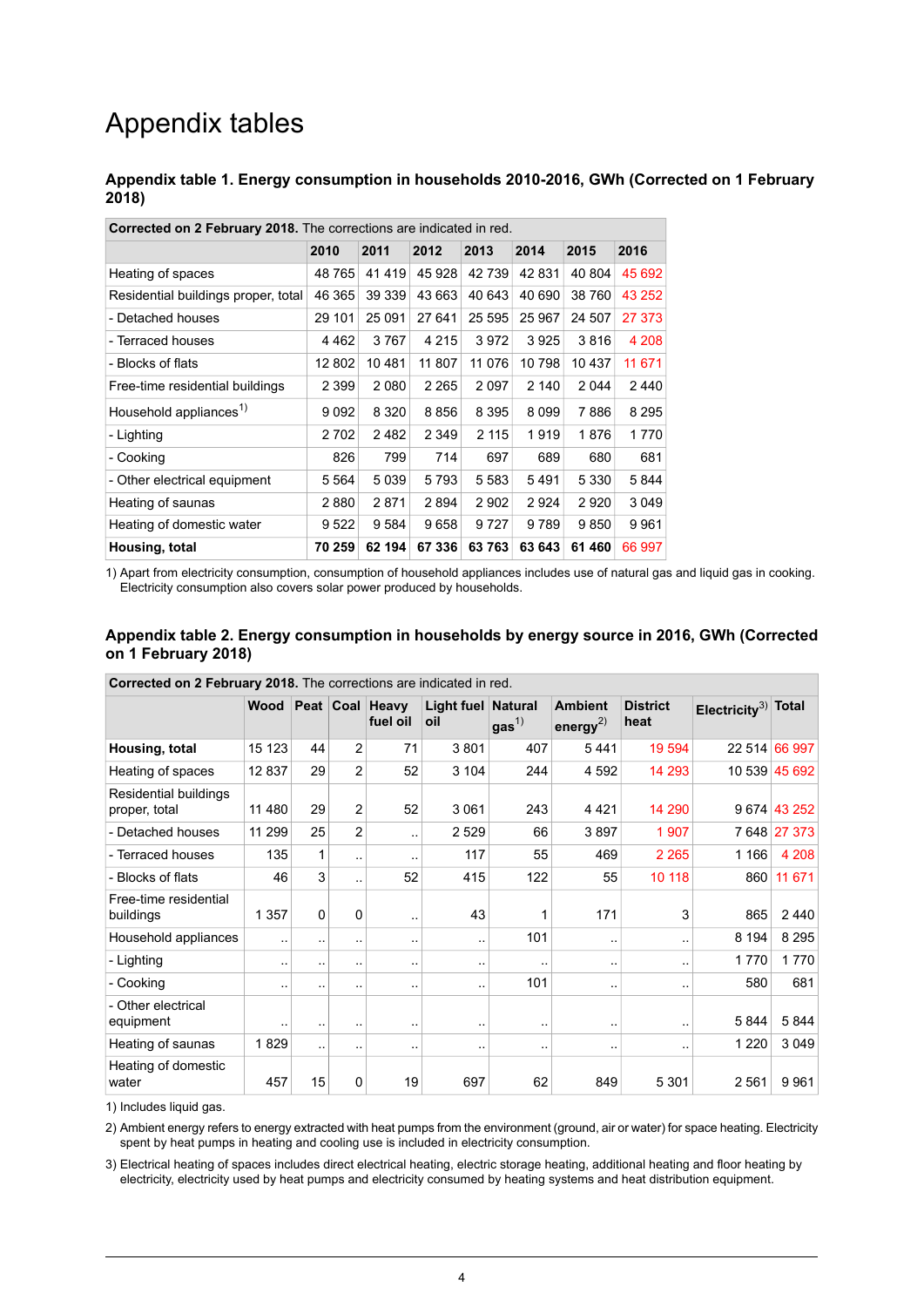# Appendix figures

### <span id="page-4-0"></span>**Appendix figure 1. Energy consumption in households by energy source in 2016 (Corrected on 1 February 2018)**



#### <span id="page-4-1"></span>**Appendix figure 2. Energy consumption in households by use in 2016 (Corrected on 1 February 2018)**